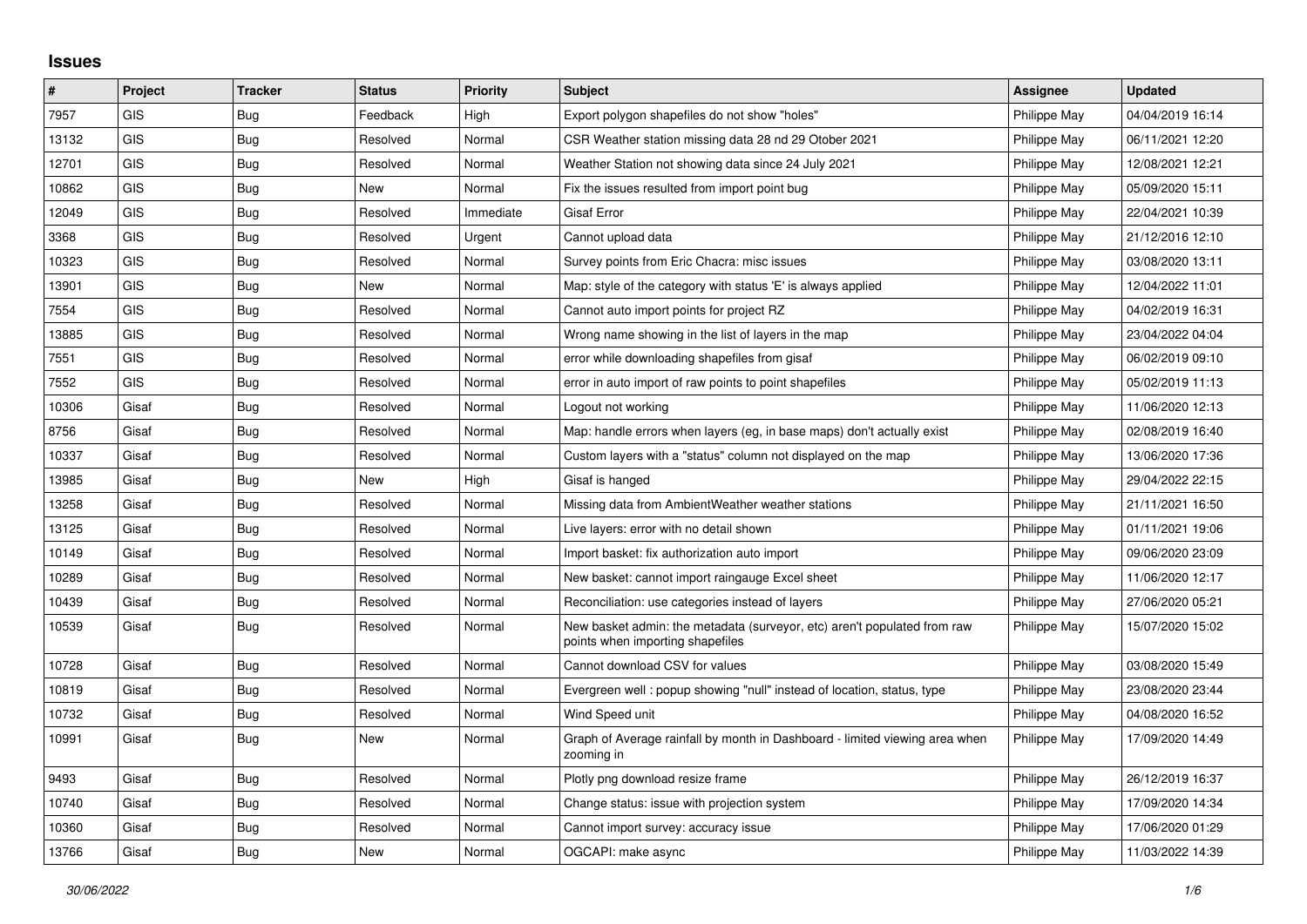| #     | Project                             | <b>Tracker</b> | <b>Status</b> | <b>Priority</b> | <b>Subject</b>                                                                                                       | Assignee     | <b>Updated</b>   |
|-------|-------------------------------------|----------------|---------------|-----------------|----------------------------------------------------------------------------------------------------------------------|--------------|------------------|
| 9519  | Gisaf                               | <b>Bug</b>     | Resolved      | Normal          | Map info: fix icons                                                                                                  | Philippe May | 02/01/2020 13:11 |
| 9465  | Gisaf                               | <b>Bug</b>     | Resolved      | Normal          | Export plots to PNG missing axis labels                                                                              | Philippe May | 08/01/2020 11:35 |
| 8231  | Gisaf                               | <b>Bug</b>     | Resolved      | Normal          | Fix status in table definition of new categories                                                                     | Philippe May | 03/05/2019 17:26 |
| 9603  | Gisaf                               | <b>Bug</b>     | New           | Normal          | Map: clean memory after removing layer                                                                               | Philippe May | 20/01/2020 13:05 |
| 9602  | Gisaf                               | Bug            | Resolved      | Normal          | Map: ability to cancel download                                                                                      | Philippe May | 20/01/2020 18:32 |
| 6538  | Gisaf                               | <b>Bug</b>     | New           | Normal          | Well level: improve the form and input processing (dry checkbox)                                                     | Philippe May | 12/03/2019 11:09 |
| 10400 | Gisaf                               | <b>Bug</b>     | Resolved      | Normal          | Map search: works only once                                                                                          | Philippe May | 24/06/2020 12:05 |
| 10407 | Gisaf                               | <b>Bug</b>     | Resolved      | Normal          | Live layer DXF export: missing reprojection                                                                          | Philippe May | 23/06/2020 04:24 |
| 9036  | Gisaf                               | <b>Bug</b>     | Resolved      | Normal          | Fix login indicator                                                                                                  | Philippe May | 03/10/2019 15:15 |
| 10213 | Gisaf                               | Bug            | Resolved      | Normal          | Point showing in the reconciliation pop-up but error while reconciling                                               | Philippe May | 26/06/2020 14:37 |
| 10123 | Gisaf                               | <b>Bug</b>     | Resolved      | Normal          | Basket Upload: store not saved                                                                                       | Philippe May | 19/05/2020 17:36 |
| 10122 | Gisaf                               | <b>Bug</b>     | Resolved      | Normal          | Reconciliation: missing categories                                                                                   | Philippe May | 19/05/2020 02:53 |
| 10125 | Gisaf                               | Bug            | Resolved      | Normal          | Feature with Status other than existing, not showing in the map (example: future   Philippe May<br>building outline) |              | 20/05/2020 04:05 |
| 10140 | Gisaf                               | <b>Bug</b>     | <b>New</b>    | Normal          | Admin: sort out manager role                                                                                         | Philippe May | 19/05/2020 19:22 |
| 10829 | Gisaf                               | <b>Bug</b>     | Resolved      | Normal          | Missing symbols                                                                                                      | Philippe May | 24/08/2020 12:34 |
| 10830 | Gisaf                               | <b>Bug</b>     | Resolved      | Normal          | Import issue with raw survey points                                                                                  | Philippe May | 30/08/2020 14:45 |
| 10180 | Gisaf                               | Bug            | Resolved      | Normal          | Error importing Johan's shapefile                                                                                    | Philippe May | 27/05/2020 15:34 |
| 7584  | Gisaf                               | <b>Bug</b>     | In Progress   | Normal          | Error with large integers (graphql)                                                                                  | Philippe May | 20/09/2019 10:52 |
| 6090  | Gisaf                               | <b>Bug</b>     | New           | Low             | Polygon rendering issue                                                                                              | Philippe May | 07/03/2019 16:24 |
| 5974  | Gisaf                               | Bug            | Resolved      | Normal          | Issues in uploading readings into GISAF using interface                                                              | Philippe May | 06/02/2019 09:25 |
| 5988  | Gisaf                               | <b>Bug</b>     | Resolved      | Normal          | problem with the flow from origin of wastewater to the component                                                     | Philippe May | 08/06/2018 15:14 |
| 14090 | GIS                                 | Feature        | Resolved      | Normal          | Move to SDDs after failure of one HDD in the RAID array of the domUs                                                 | Philippe May | 27/05/2022 16:28 |
| 7763  | <b>GIS</b>                          | Feature        | Feedback      | Normal          | Infrastructure: migrate old-admin to the same server than gisaf                                                      | Philippe May | 25/02/2019 11:11 |
| 10151 | GIS                                 | Feature        | Resolved      | Normal          | PG ADMIN installation on server                                                                                      | Philippe May | 23/05/2020 12:04 |
| 12075 | <b>GIS</b>                          | Feature        | Resolved      | High            | CSR Weather Station not showing since 22 of april 2021                                                               | Philippe May | 29/04/2021 15:34 |
| 11486 | GIS                                 | Feature        | New           | Normal          | Button Labels for wells details                                                                                      | Philippe May | 21/12/2020 10:26 |
| 9220  | GIS                                 | Feature        | Resolved      | High            | Setting the daily resampling of weather data starting from 8.30 am                                                   | Philippe May | 08/01/2020 17:57 |
| 11678 | Geomatic studio<br>models for Gisaf | Feature        | New           | Normal          | Add new models for AVES                                                                                              | Philippe May | 02/02/2021 12:13 |
| 12646 | Geomatic studio<br>models for Gisaf | Feature        | New           | Normal          | Add and import new data from Johan for OFC                                                                           | Philippe May | 01/08/2021 19:46 |
| 7709  | Geomatic studio<br>models for Gisaf | Feature        | Resolved      | Normal          | Waste water treatment plant improvements                                                                             | Philippe May | 19/03/2019 23:58 |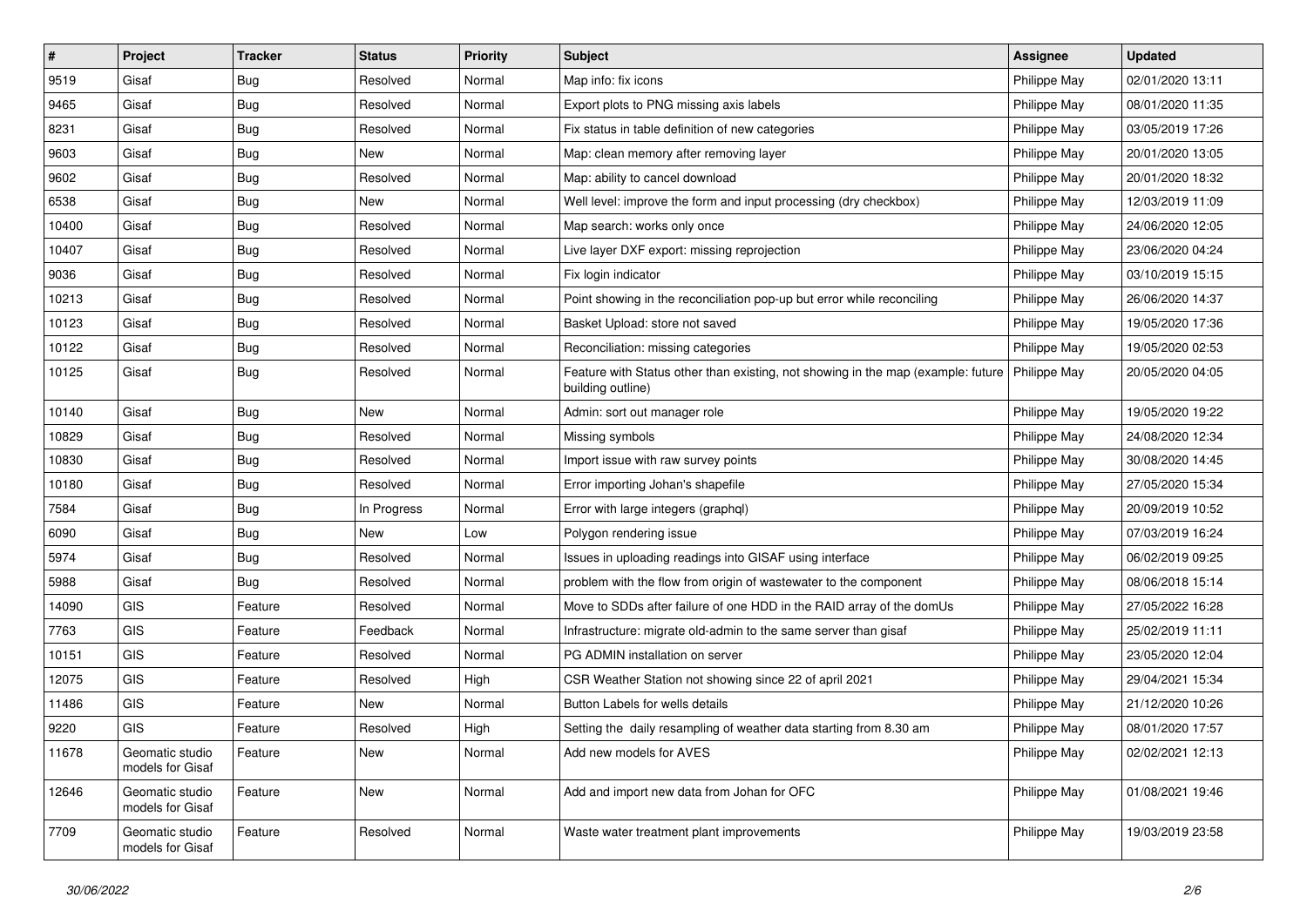| $\pmb{\#}$ | Project                             | <b>Tracker</b> | <b>Status</b> | <b>Priority</b> | <b>Subject</b>                                                                       | <b>Assignee</b> | <b>Updated</b>   |
|------------|-------------------------------------|----------------|---------------|-----------------|--------------------------------------------------------------------------------------|-----------------|------------------|
| 7710       | Geomatic studio<br>models for Gisaf | Feature        | Resolved      | Normal          | Add fields to the individual components                                              | Philippe May    | 25/02/2019 13:07 |
| 13968      | Geomatic studio<br>models for Gisaf | Feature        | Resolved      | Normal          | Create layers and all for the LB records                                             | Philippe May    | 28/04/2022 17:18 |
| 7696       | Geomatic studio<br>models for Gisaf | Feature        | Resolved      | Normal          | HT Cables shapefile from Johan                                                       | Philippe May    | 25/02/2019 18:54 |
| 7725       | Geomatic studio<br>models for Gisaf | Feature        | Resolved      | Normal          | Add a button for generating reports                                                  | Philippe May    | 25/02/2019 13:08 |
| 7711       | Geomatic studio<br>models for Gisaf | Feature        | Resolved      | Normal          | Add fields to component types                                                        | Philippe May    | 25/02/2019 13:06 |
| 10948      | Gisaf                               | Feature        | Resolved      | Normal          | Add WMS3 server capabilities (with pygeoapi)                                         | Philippe May    | 14/09/2020 16:59 |
| 5033       | Gisaf                               | Feature        | Resolved      | Normal          | Add an option to display a base line in the bar charts                               | Philippe May    | 04/01/2018 01:09 |
| 6099       | Gisaf                               | Feature        | New           | Low             | Sanic/Gino admin                                                                     | Philippe May    | 07/03/2019 16:24 |
| 8630       | Gisaf                               | Feature        | Resolved      | Normal          | Map: add option for filter with status                                               | Philippe May    | 10/07/2019 16:49 |
| 8721       | Gisaf                               | Feature        | New           | Normal          | Survey data basket: handle the case when more than one file in the basket per<br>day | Philippe May    | 14/10/2020 17:01 |
| 7379       | Gisaf                               | Feature        | New           | Low             | Make Gisaf installable (Progressive Web App)                                         | Philippe May    | 02/02/2019 10:27 |
| 7527       | Gisaf                               | Feature        | Resolved      | Normal          | Give an option to resample data for graphs (eg. rain gauge)                          | Philippe May    | 07/03/2019 16:24 |
| 5618       | Gisaf                               | Feature        | Resolved      | Low             | Export layers as DXF                                                                 | Philippe May    | 05/03/2019 12:42 |
| 8669       | Gisaf                               | Feature        | Resolved      | Normal          | Groups of map layers                                                                 | Philippe May    | 26/07/2019 10:51 |
| 9749       | Gisaf                               | Feature        | New           | Normal          | Strip extra characters in graphQL queries                                            | Philippe May    | 07/09/2020 12:48 |
| 9538       | Gisaf                               | Feature        | New           | Normal          | Download shapefile of raw survey points facility - TO BE REMOVED?                    | Philippe May    | 07/01/2020 14:35 |
| 10014      | Gisaf                               | Feature        | Resolved      | Normal          | Interity checks                                                                      | Philippe May    | 19/05/2020 19:23 |
| 9944       | Gisaf                               | Feature        | Resolved      | Normal          | Admin: manage categories                                                             | Philippe May    | 10/04/2020 12:06 |
| 9789       | Gisaf                               | Feature        | New           | Normal          | Login: put in a dialog                                                               | Philippe May    | 28/02/2020 04:28 |
| 10182      | Gisaf                               | Feature        | Resolved      | Normal          | Function to change status of surveyed features                                       | Philippe May    | 15/07/2020 15:10 |
| 9509       | Gisaf                               | Feature        | Resolved      | Normal          | Update angular-plotly to 1.5.0                                                       | Philippe May    | 04/01/2020 12:05 |
| 9510       | Gisaf                               | Feature        | Resolved      | Normal          | Automatically resample to daily when there's too much data                           | Philippe May    | 01/01/2020 14:12 |
| 9563       | Gisaf                               | Feature        | Resolved      | Normal          | Live layers: add option to link to a map feature                                     | Philippe May    | 12/01/2020 22:22 |
| 9516       | Gisaf                               | Feature        | Resolved      | Normal          | Map: add option to grab link to the selected feature                                 | Philippe May    | 02/01/2020 15:42 |
| 9517       | Gisaf                               | Feature        | Resolved      | Normal          | Tags: add location                                                                   | Philippe May    | 03/01/2020 11:54 |
| 9534       | Gisaf                               | Feature        | Resolved      | Normal          | GeoJson store: systematically use geodataframes                                      | Philippe May    | 07/01/2020 16:51 |
| 12491      | Gisaf                               | Feature        | Resolved      | Normal          | Measure distances on the map                                                         | Philippe May    | 11/07/2021 11:51 |
| 10675      | Gisaf                               | Feature        | Resolved      | Normal          | Add attribution on map                                                               | Philippe May    | 04/07/2021 13:58 |
| 10152      | Gisaf                               | Feature        | Resolved      | Normal          | wells list in Measures Tab with only wells having measures                           | Philippe May    | 10/06/2020 15:05 |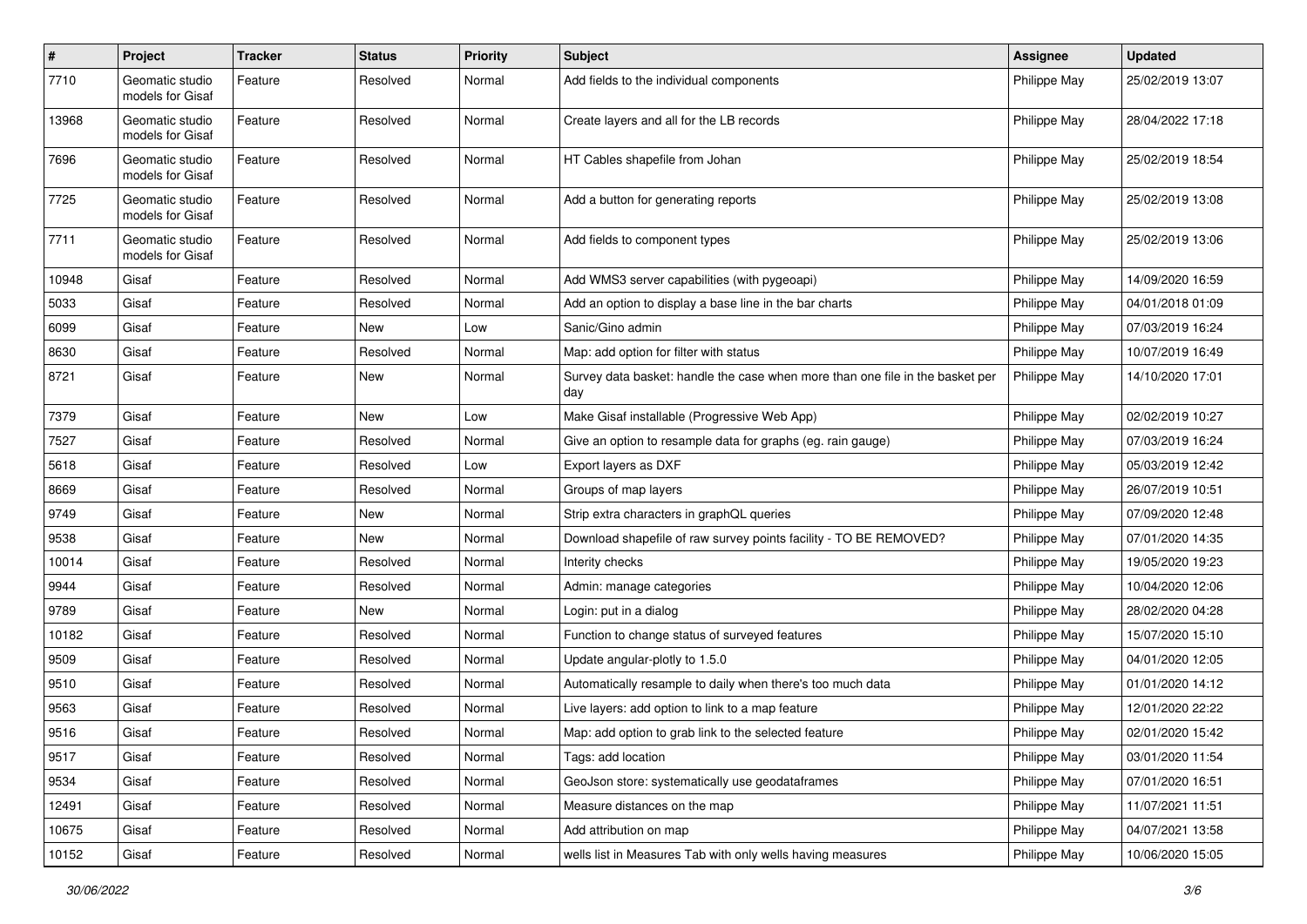| #     | Project    | <b>Tracker</b> | <b>Status</b> | <b>Priority</b> | <b>Subject</b>                                                    | <b>Assignee</b> | <b>Updated</b>   |
|-------|------------|----------------|---------------|-----------------|-------------------------------------------------------------------|-----------------|------------------|
| 10331 | Gisaf      | Feature        | Resolved      | Normal          | Reconciliation: sort layer by alphabetical order                  | Philippe May    | 12/06/2020 17:45 |
| 10536 | Gisaf      | Feature        | Resolved      | Normal          | Migrate PlottableModel.Actions.download_csv_value to plugins      | Philippe May    | 15/07/2020 15:07 |
| 10920 | Gisaf      | Feature        | Resolved      | Normal          | Add option to display labels on the map                           | Philippe May    | 07/09/2020 11:54 |
| 10741 | Gisaf      | Feature        | Resolved      | Normal          | Add a way for changing status of a feature, given its original id | Philippe May    | 16/09/2020 17:35 |
| 10569 | Gisaf      | Feature        | Resolved      | Normal          | Well Masterfile/Repository                                        | Philippe May    | 19/12/2020 17:10 |
| 3472  | Gisaf      | Feature        | Resolved      | Normal          | Weather station graphs: choice of parameters                      | Philippe May    | 10/03/2019 14:52 |
| 11649 | Gisaf      | Feature        | Resolved      | Normal          | Wells timeline dashboard misc. improvements                       | Philippe May    | 27/01/2021 15:47 |
| 11577 | Gisaf      | Feature        | Resolved      | Normal          | Dashboard: multiple sections per page                             | Philippe May    | 27/01/2021 12:37 |
| 11449 | Gisaf      | Feature        | Resolved      | Normal          | Strip extra characters when importing survey CSV files            | Philippe May    | 10/12/2020 01:06 |
| 11907 | Gisaf      | Feature        | Resolved      | Normal          | Allow specific project list for custom models                     | Philippe May    | 19/03/2021 16:13 |
| 11762 | Gisaf      | Feature        | Resolved      | Normal          | Switch from Mapbox to Maplibre                                    | Philippe May    | 20/11/2021 15:21 |
| 13763 | GIS        | Support        | Resolved      | Normal          | Gisaf not responding                                              | Philippe May    | 11/03/2022 13:03 |
| 7120  | GIS        | Support        | In Progress   | Normal          | High CPU usage on the server (dom0)                               | Philippe May    | 26/02/2019 13:10 |
| 13235 | GIS        | Support        | Resolved      | Normal          | Server hardware failure (sdc hard drive)                          | Philippe May    | 19/11/2021 17:59 |
| 11898 | GIS        | Support        | <b>New</b>    | Normal          | Add Aurogreen Weather Station                                     | Philippe May    | 17/03/2021 12:10 |
| 14072 | GIS        | Support        | Resolved      | Urgent          | Gisaf very slow                                                   | Philippe May    | 19/05/2022 02:29 |
| 7156  | GIS        | Support        | Resolved      | Normal          | Make server boot again                                            | Philippe May    | 05/02/2019 11:13 |
| 6954  | GIS        | Support        | Resolved      | Normal          | Create a VM for DB                                                | Philippe May    | 10/11/2018 16:02 |
| 13847 | GIS        | Support        | New           | Urgent          | Gisaf not responding                                              | Philippe May    | 01/04/2022 17:08 |
| 13068 | GIS        | Support        | Resolved      | Normal          | Migrate gisaf VM to bullseye                                      | Philippe May    | 25/10/2021 17:28 |
| 12867 | GIS        | Support        | In Progress   | Normal          | Upgrade server (all virtual machines) to Debian bullseye          | Philippe May    | 25/10/2021 17:34 |
| 13447 | <b>GIS</b> | Support        | Resolved      | Urgent          | Server down due to electrical power cut                           | Philippe May    | 31/12/2021 17:14 |
| 7343  | GIS        | Support        | Resolved      | Normal          | Add layer for locations                                           | Philippe May    | 02/02/2019 15:25 |
| 3410  | GIS        | Support        | Resolved      | High            | Map website to http://water.auroville.org.in                      | Philippe May    | 27/12/2016 22:41 |
| 13982 | GIS        | Support        | Resolved      | Normal          | Update server's storage                                           | Philippe May    | 06/05/2022 14:38 |
| 7161  | GIS        | Support        | In Progress   | Normal          | Setup remote backup                                               | Philippe May    | 19/12/2018 10:14 |
| 7853  | GIS        | Support        | New           | Normal          | Install OpenDroneMap and WebODM                                   | Philippe May    | 09/05/2019 15:57 |
| 8246  | GIS        | Support        | Resolved      | Normal          | Server down?                                                      | Philippe May    | 06/05/2019 15:45 |
| 8450  | <b>GIS</b> | Support        | Resolved      | Normal          | Unable to Load Jupyter Lab                                        | Philippe May    | 10/06/2019 15:52 |
| 13991 | GIS        | Support        | In Progress   | High            | Gisaf is again hung                                               | Philippe May    | 30/04/2022 14:01 |
| 8504  | GIS        | Support        | Resolved      | Normal          | Clean data from the weather station                               | Philippe May    | 04/07/2019 17:05 |
| 9463  | GIS        | Support        | Resolved      | Normal          | Setup a weather station in Kalpana                                | Philippe May    | 02/11/2021 15:08 |
| 9292  | GIS        | Support        | Resolved      | Normal          | Server upgrade to buster                                          | Philippe May    | 13/11/2019 12:29 |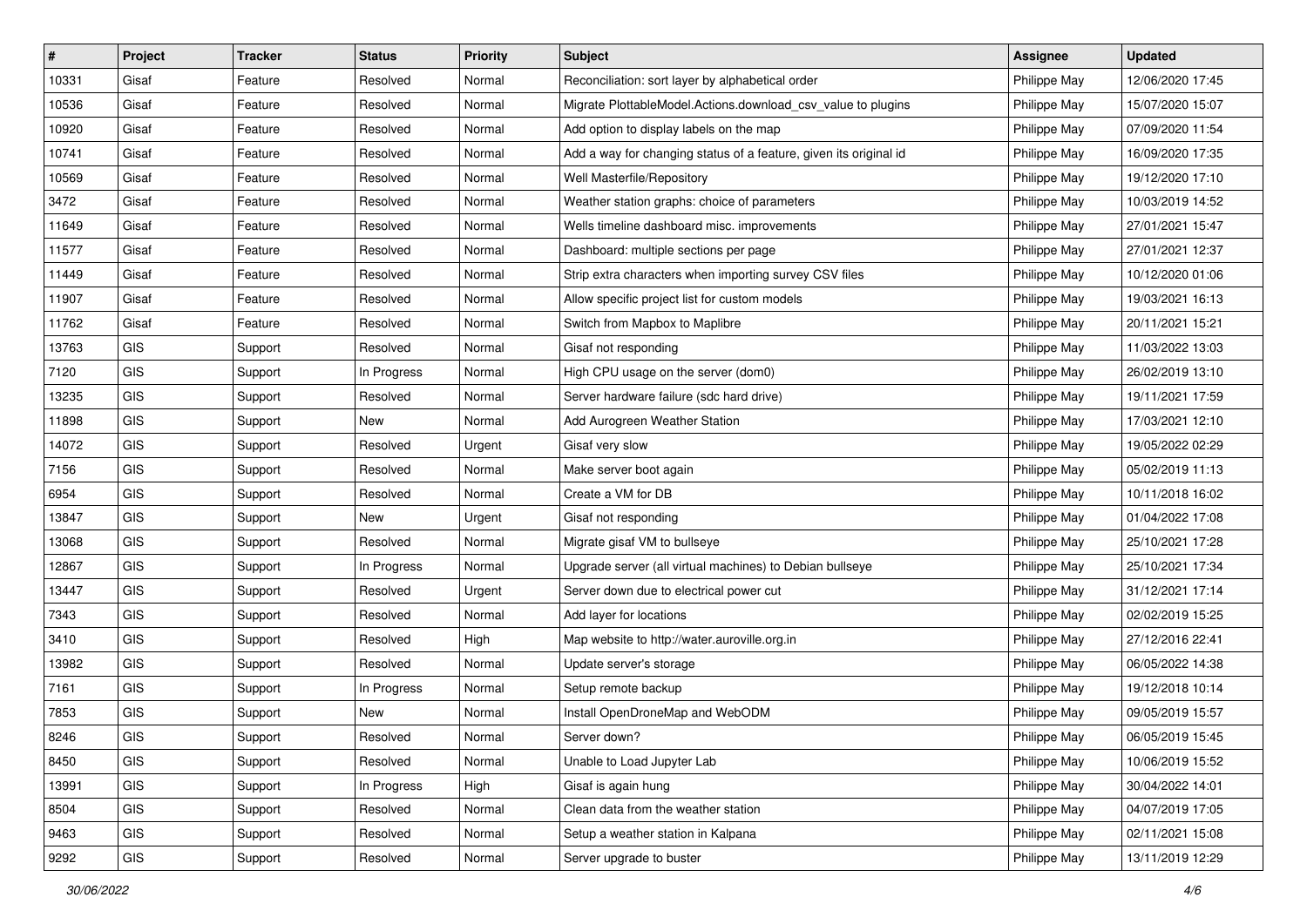| $\vert$ # | Project    | <b>Tracker</b> | <b>Status</b> | <b>Priority</b> | <b>Subject</b>                                             | <b>Assignee</b> | <b>Updated</b>   |
|-----------|------------|----------------|---------------|-----------------|------------------------------------------------------------|-----------------|------------------|
| 12895     | <b>GIS</b> | Support        | Resolved      | Normal          | Migrate backups to Bung                                    | Philippe May    | 12/11/2021 00:36 |
| 6494      | <b>GIS</b> | Support        | Resolved      | Normal          | Add CC copyright on data                                   | Philippe May    | 31/08/2018 21:19 |
| 13883     | <b>GIS</b> | Support        | Resolved      | Urgent          | Gisaf not responding - Possible issue with tag editing?    | Philippe May    | 07/04/2022 19:34 |
| 7402      | <b>GIS</b> | Support        | <b>New</b>    | Normal          | Integrate data from well probes                            | Philippe May    | 10/01/2019 11:12 |
| 10153     | <b>GIS</b> | Support        | Resolved      | Normal          | Postgis access for Selvarani in QGis                       | Philippe May    | 23/05/2020 12:05 |
| 10693     | <b>GIS</b> | Support        | Resolved      | Normal          | Wrong geometry type for category R54                       | Philippe May    | 30/07/2020 12:00 |
| 10291     | <b>GIS</b> | Support        | In Progress   | Normal          | Vacuum DB at reboot                                        | Philippe May    | 29/10/2021 11:44 |
| 13203     | <b>GIS</b> | Support        | In Progress   | Normal          | Redis server: fix warning relarted to memory allocation    | Philippe May    | 12/11/2021 13:03 |
| 6990      | <b>GIS</b> | Support        | Resolved      | Normal          | Create a VM for Notebooks                                  | Philippe May    | 10/11/2018 15:57 |
| 12051     | <b>GIS</b> | Support        | New           | Normal          | Update pgadmin                                             | Philippe May    | 22/04/2021 12:57 |
| 13681     | Gisaf      | Support        | Resolved      | Normal          | Gisaf isn't Connecting                                     | Philippe May    | 19/02/2022 11:01 |
| 13090     | Gisaf      | Support        | Resolved      | Normal          | Importing error in new admin                               | Philippe May    | 28/10/2021 11:00 |
| 13642     | Gisaf      | Support        | Resolved      | Urgent          | Electrical problems: Server down                           | Philippe May    | 15/02/2022 09:38 |
| 13952     | Gisaf      | Support        | Resolved      | Normal          | Gisaf isn't Connecting                                     | Philippe May    | 25/04/2022 11:27 |
| 11886     | Gisaf      | Support        | Resolved      | Normal          | Pandas resample deprecation warning                        | Philippe May    | 16/03/2021 12:49 |
| 10224     | Gisaf      | Support        | Resolved      | Normal          | Update gs.basemaps in Jupyter notebooks                    | Philippe May    | 14/06/2021 16:15 |
| 13202     | Gisaf      | Support        | Resolved      | Normal          | Gisaf is showing error                                     | Philippe May    | 12/11/2021 12:59 |
| 10214     | Gisaf      | Support        | <b>New</b>    | Normal          | <b>Multiple Reconciliations</b>                            | Philippe May    | 27/05/2020 16:12 |
| 11081     | Gisaf      | Support        | New           | Normal          | Gisaf doesn't allowed multiple reconciliation              | Philippe May    | 01/10/2020 15:00 |
| 11071     | Gisaf      | Support        | <b>New</b>    | Normal          | Reconciliation: cannot find some points                    | Philippe May    | 01/10/2020 13:03 |
| 12688     | Gisaf      | Support        | Resolved      | Normal          | Layers are not visible                                     | Philippe May    | 10/08/2021 10:03 |
| 9466      | Gisaf      | Support        | Resolved      | Normal          | Rename "altitude" to "elevation"                           | Philippe May    | 08/01/2020 11:27 |
| 10364     | Gisaf      | Support        | New           | Normal          | Reconcile the reconciliations                              | Philippe May    | 17/06/2020 17:27 |
| 11457     | Gisaf      | Support        | Resolved      | Normal          | Building Shed and Retaining Walls are not showing in a map | Philippe May    | 14/12/2020 19:52 |
| 9483      | Gisaf      | Support        | <b>New</b>    | Normal          | Performance: writing gpkg is slower than shapefiles        | Philippe May    | 08/01/2020 11:15 |
| 6907      | Gisaf      | Support        | <b>New</b>    | Low             | Study alternative for TileServer                           | Philippe May    | 11/01/2020 11:45 |
| 9592      | Gisaf      | Support        | Resolved      | Urgent          | Follow up migration                                        | Philippe May    | 19/01/2020 13:42 |
| 11506     | <b>GIS</b> | Documentation  | <b>New</b>    | Normal          | Article on wells levels graphs                             | Philippe May    | 21/12/2020 16:41 |
| 7813      | Gisaf      | Documentation  | Resolved      | Normal          | Including credits for ESRI basemap (Sat, Highways, Labels) | Philippe May    | 05/03/2019 12:39 |
| 9552      | Gisaf      | Documentation  | Resolved      | Normal          | Weekly resampling - Starts on mondays                      | Philippe May    | 25/07/2020 17:12 |
| 13115     | <b>GIS</b> | Task           | In Progress   | Urgent          | Server not working after power cut                         | Philippe May    | 29/10/2021 11:05 |
| 5978      | <b>GIS</b> | Task           | Resolved      | High            | Registration for Bangalore Open Street Map conference      | Philippe May    | 11/06/2018 11:56 |